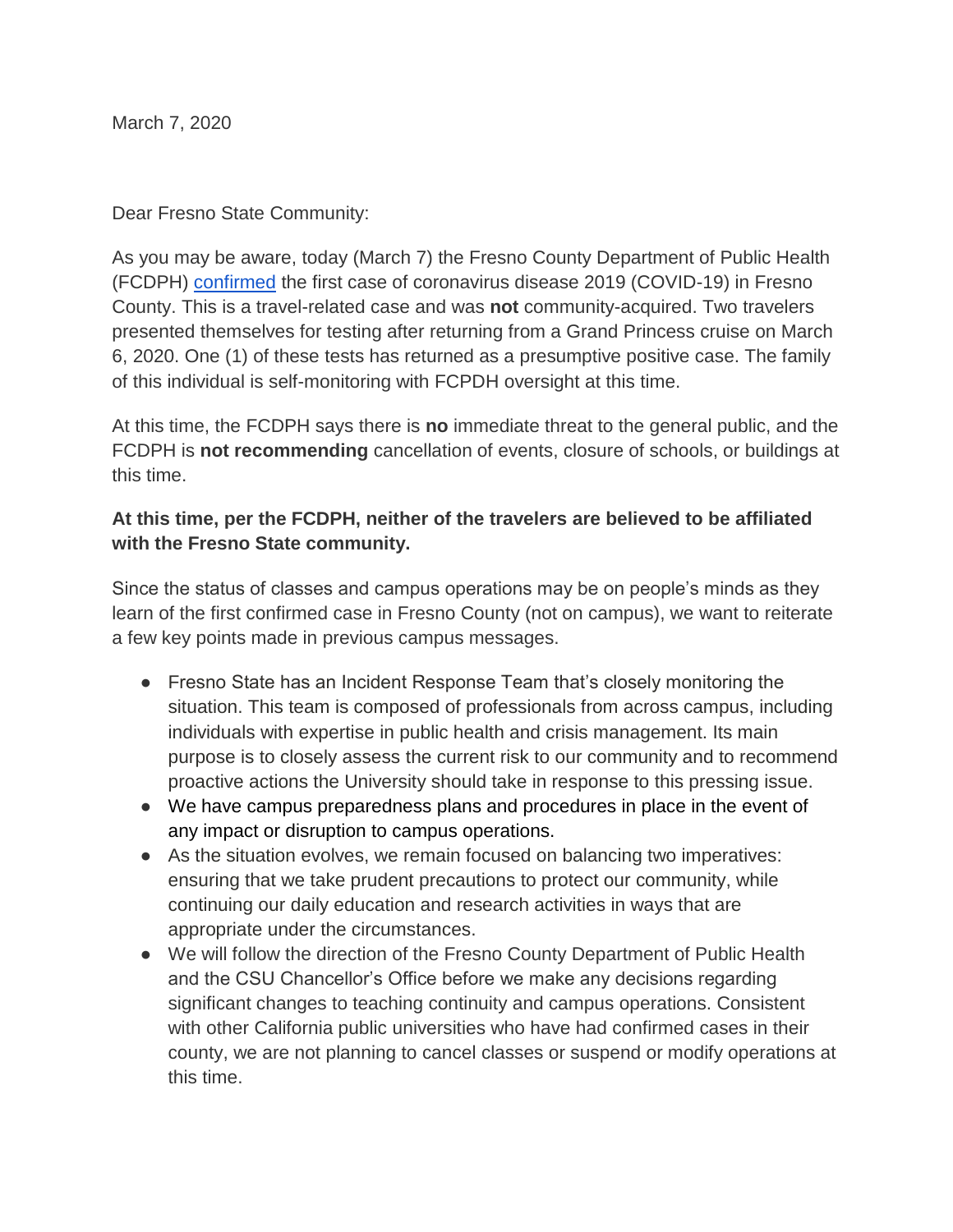- The University is in regular contact with the Fresno County Department of Public Health (FCDPH), and has protocols in place with them to ensure quick and decisive communication and action as needed. We continue to follow the recommendations of the Centers for Disease Control and Prevention and the California Department of Public Health (through FCDPH).
- The University's custodial staff have implemented a cleaning protocol, including the use of disinfectants, and we have added staff dedicated to disinfecting frequently touched objects and surfaces. The Student Health Center also adheres to a high standard of infection control and prevention. Counters and waiting areas are cleaned and disinfected multiple times a day.
- We encourage you to check the Fresno State Coronavirus Information webpage frequently to keep you updated on the University's preparedness and status. Beyond health tips, travel advisories and related information, we also answer [frequently asked questions.](http://fresnostate.edu/president/coronavirus/faq.html) Given the fluid nature of the situation, please check back frequently to the webpage for updated information.

## **Beyond the University's preparedness, here are actions that you can take to ensure we all stay as healthy as possible:**

- Stay informed:
	- [http://fresnostate.edu/coronavirus](http://fresnostate.edu/president/coronavirus/index.html)
	- <https://www.co.fresno.ca.us/departments/public-health/covid-19>
	- <https://www.cdc.gov/coronavirus/2019-ncov/index.html>
- Practice daily preventative care:
	- Wash your hands frequently with soap and water, for 20 seconds at a time.
	- Avoid touching your eyes, nose and mouth.
	- Stay home if you are sick, are experiencing fever and respiratory symptoms (such as fever with coughing or difficulty breathing/shortness of breath).
	- Clean and disinfect frequently touched surfaces at home, work and school.
	- Practice healthy habits: Get plenty of sleep, be physically active, manage your stress, drink plenty of fluids and eat nutritious food.
	- $\circ$  If you have not received your annual flu shot, please schedule one with your provider to help protect yourself against the seasonal flu.
- Remain calm:
	- While the progression of COVID-19 is still emerging, the CDC is reporting that for the general American public, who are unlikely to be exposed to